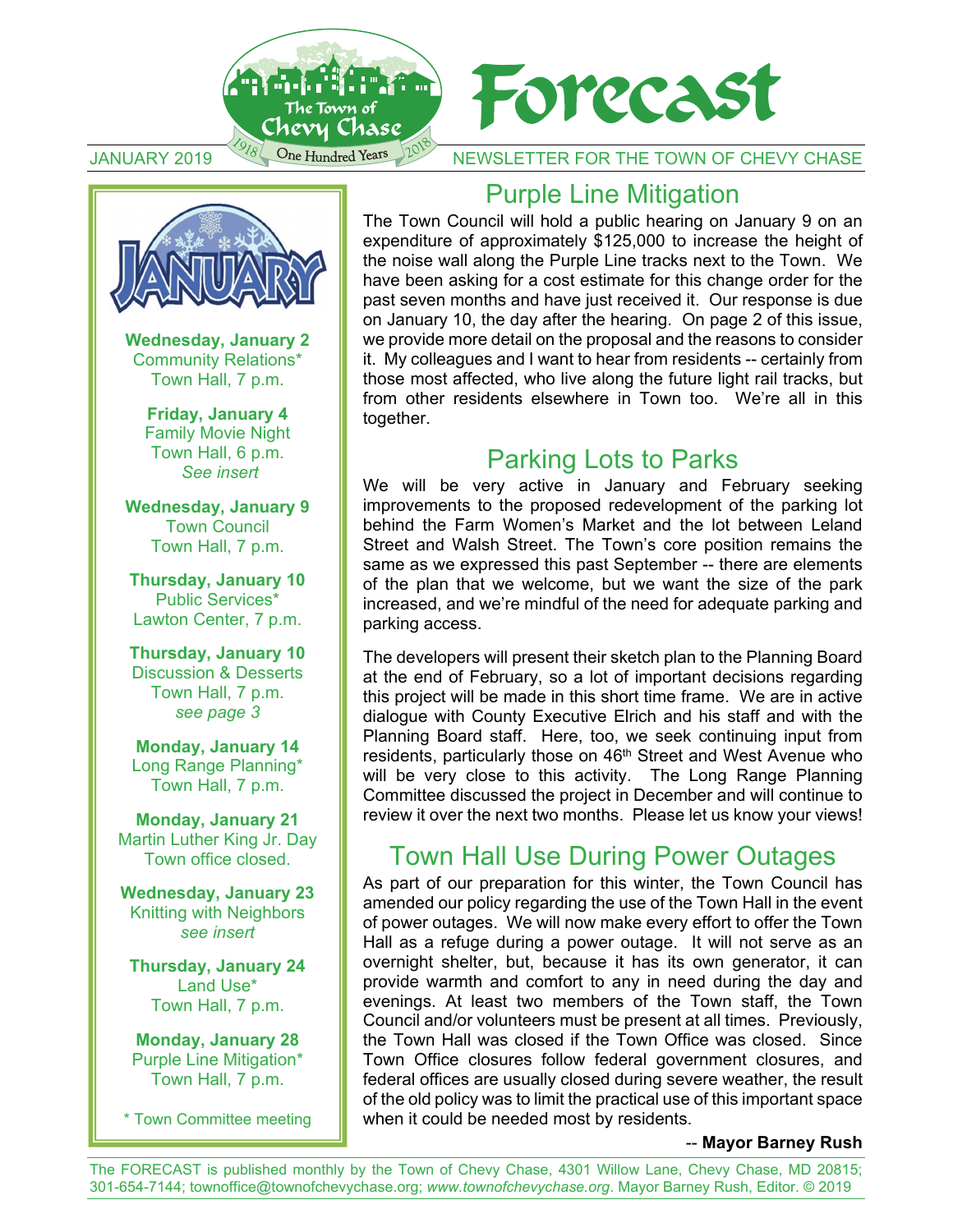# TOWN NEWS

## Public Hearings Scheduled for January Council Meeting

#### Appropriation to Increase Height of Purple Line Noise Wall

On January 9, the Town Council will hold a public hearing on a supplemental appropriation for \$124,666 to increase the height of the noise wall by 2 feet along the Purple Line alignment adjacent to the Town. At the Town's request, the Maryland Transit Administration provided a cost estimate to increase the noise wall height from 4 feet to 6 feet, with the understanding that the Town would fund this design change. The Council will assess the expected benefits of this change, including additional sound mitigation from the trains; more visual privacy for homeowners adjacent to the tracks; and increased safety for children, who may be able to scale a lower wall. The Town's consulting acoustical engineer is reviewing the plans for a higher noise wall and will provide a report detailing the additional noise mitigation effects of the same. The Town will publicize this report as soon as it is available.

#### Permit Parking for 7300 Block of Maple Avenue

On January 9, the Town Council will hold a public hearing on a request to establish permit parking on the 7300 block of Maple Avenue. In order to consider permit parking for a Town street, the Town requires 60% or more of households on a street to request such a system. The Town received a petition signed by residents from 11 of the 17 households on the subject block.

If you are unable to attend the January Council meeting, which begins at 7 p.m. in the Town Hall, you may submit comments on the noise wall appropriation or permit parking request to the Town Office at 4301 Willow Lane or townoffice@townofchevychase.org.

# Council Approves Voting Rights for Non-U.S. Citizens

At its December meeting, the Town Council approved charter amendments that would allow legal, non-U.S. citizen residents to vote in Town elections. The amendments will become effective on January 29, barring a referendum by Town residents. If the amendments become law, non-U.S. citizen residents of the Town will be able to vote in the Town's May 2019 election. The amendments, and a summary of them, are available for review on the Town website. For more information, call 301-654-7144.

# Thanks for Your Generosity This Holiday Season!

A warm thank you to all who contributed to the  $10<sup>th</sup>$  Annual Thanksgiving Dinner Baskets -- to the Lawton Community Center, the B-CC High School football and rowing teams and Boy Scout Troop 255 who helped assemble and fill the boxes and to Town neighbors and friends who decorated the boxes and donated the funds to purchase 3,000 pounds of food for 100 families in Montgomery County Title I elementary schools. Below is a note we received from one of the YMCA's Linkages to Learning school coordinators.

*To our donors of The Town of Chevy Chase,* 

*On behalf of the families at Rolling Terrace, please receive our deepest thanks for bringing abundance and joy to their tables as they celebrated the beautiful American tradition of Thanksgiving. It is heart-warming to see communities helping other communities.* 

*Your hand-decorated boxes, each unique and full of good food and ingredients to prepare a special meal, are just special. Our families also appreciate the gift card to buy the turkey or meat of their choice to celebrate and the pumpkin pie.* 

*Thank you once again for your work, time and thoughtfulness during this Thanksgiving. We wish you a wonderful Holiday Season and a prosperous 2019!*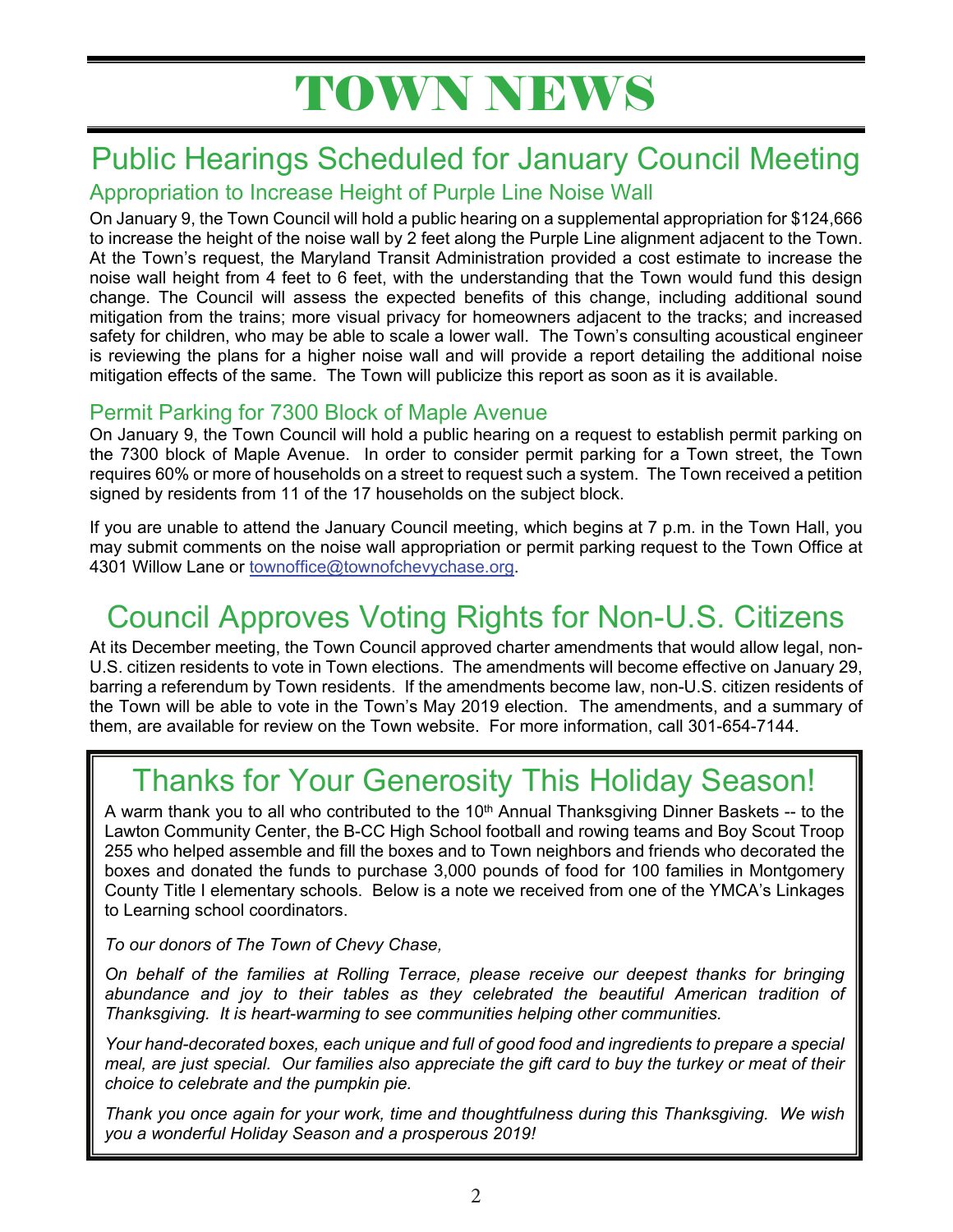# TOWN EVENTS

*The following events are brought to you by the Town's Community Relations Committee.*



#### Family Movie Night -- "Monsters, Inc." Friday, January 4, 6 p.m., Town Hall

Join us for Monsters, Inc. It's funny, the characters are endearing, the monster world is cleverly developed, and the Pixar gang really has fun with this one. Rated G. 92 min. Rotten Tomato 96% rating. Come at 5:30 p.m. for pizza, snacks, and juice. Movie starts at 6 p.m. All children must be accompanied by a responsible adult. RSVP to townoffice@townofchvyechase.org or by calling 301-654-7144.

#### Discussion & Desserts with NBC4's Doug Kammerer Thursday, January 10, 7 p.m., Town Hall

Here's your chance to learn why Washington's weather is the way it is and get the real scoop on this winter's forecast. Join us as NBC4's Chief Meteorologist, Doug Kammerer, talks about all things weather and what it means short and long term for the Washington region. Ask your most pressing weather related questions on Thursday, January 10 from 7 to 8:30 p.m. in the Town Hall. RSVP at townoffice@townofchevychase.org or call 301-654-7144 to reserve your spot. Of course, if there's a blizzard, Doug will be busy and we'll reschedule!

### Knitting With Neighbors

#### Wednesday, January 23, 11:00 a.m., Marjorie Shaw's Home

Avid knitter or novice, come join your neighbors to knit warm items for donation to those in need. Slippers, scarves, hats, baby blankets -- depending on your level of expertise! This new community effort will meet once a month in private homes and combine charity, conviviality and knitting tips. The first meeting will be in the home of Marjorie Shaw on Wednesday, January 23 at 11:00 a.m. Please respond to marjorieshaw@earthlink.net for further information if you would like to join us. This group will be part of our Winter Warm Clothing Drive, coordinated by the Community Relations Committee, but we will weave our webs all year long.

# 25th Annual Chili Dinner

#### Sunday, February 10, 5:30 – 7 p.m., Chevy Chase Elementary School

Beat the winter blues with chili, hot dogs and ice cream sundaes, as well as vegetarian options. The evening features musical fun for the entire family performed by Leroy Hyson beginning at 6 p.m. There will be a special table for seniors. To continue the Town's support of Manna Food Center, please do not forget your donations to help feed families in Montgomery County. Please RSVP for this popular event to 301-654-7144 or townoffice@townofchevychase.org.

#### Winter Outerwear Clothing Drive *Continues until February 28*

Feeling the cold? So are the men, women and children who depend on Interfaith Works to keep them warm. Please donate clean, gently-used or never used warm coats, gloves, mittens, scarves, hats, sweaters, pants and socks to those in need. Clothing boxes for your donations are located in the Town Hall (Monday thru Friday, 9 a.m. to 5 p.m.) and in the Lawton Community Center (Monday thru Thursday, 9:30 a.m. to 9:00 p.m.; Friday and Saturday, 9:30 a.m. to 5 p.m.; Sunday, 1- 5 p.m.). This drive is coordinated by your Community Relations Committee.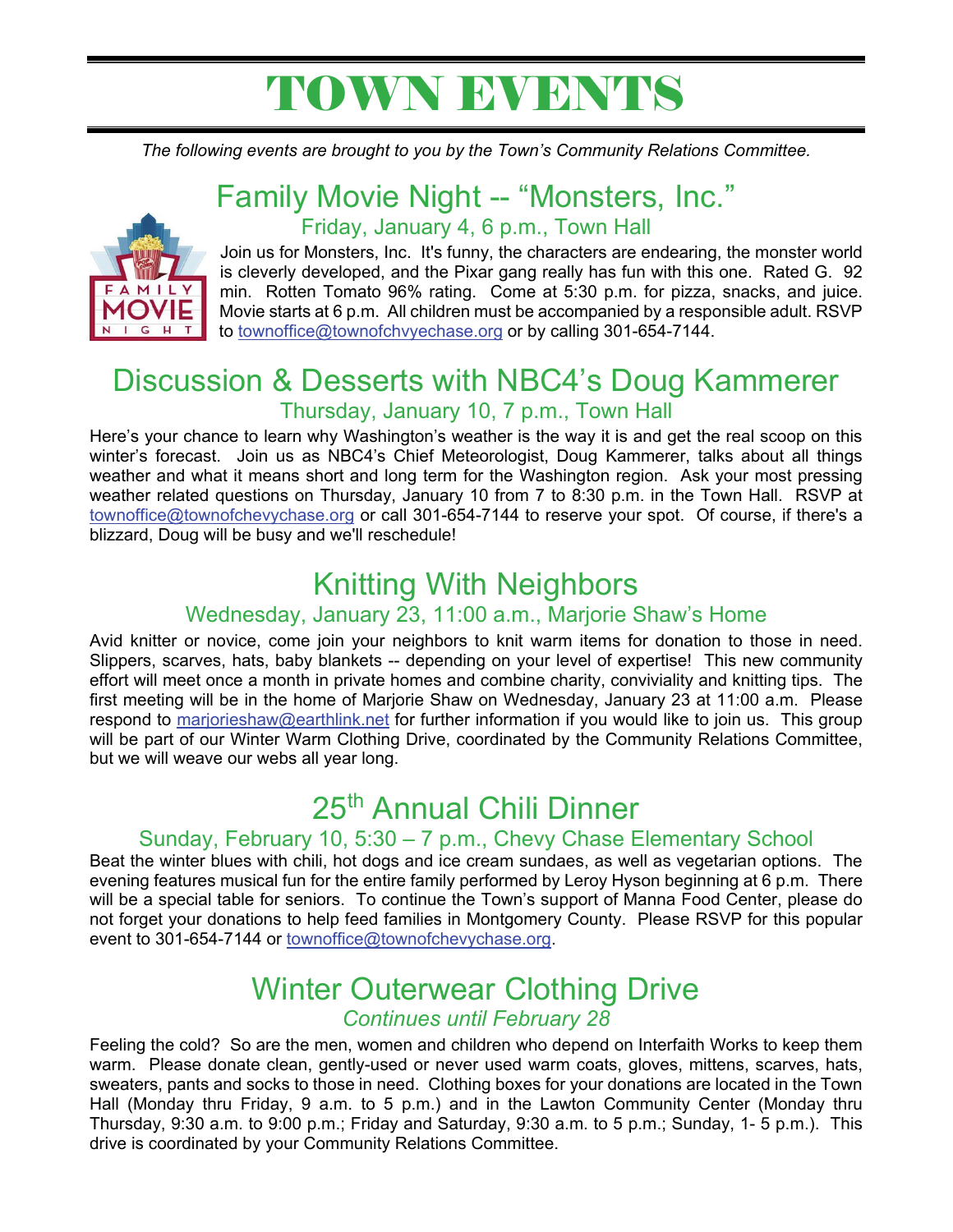# CENTENNIAL CELEBRATION

# Help Us Build a Centennial Time Capsule!

In honor of the Town's Centennial, we are creating a Time Capsule and need your help. The Town's Centennial Committee will be at the annual Chili Dinner on February 10 to collect potential Time Capsule items and ideas. Drop off photos, stories, poems, drawings, newspaper articles, etc., that reflect the spirit of the present -- the world in which we live today. Make sure to include your name and phone number or email address.

Your Centennial Time Capsule contribution can be Town-centric, focus on other local or state events, or represent national or international issues. If you prefer to look into the future, donate your predictions for life 50 years from now. We encourage residents of all ages to contribute to the Centennial Time Capsule. Questions? Send an email to the Town Office at townoffice@townofchevychase.org, and one of the committee members will be in touch.

Check the Town's website at www.townofchevychase.org after February 10. We will post highlights of some of the contributions.

## *SAVE THE DATE & MARK YOUR CALENDARS!*  Saturday, April 13 will be the Town's 3<sup>rd</sup> Progressive Dinner: *A Movable Feast to Celebrate the Town's Centennial*

The progressive dinner is a gathering of adult neighbors. We first convene at the Town Hall for wine and appetizers and a drawing to reveal your hosts for the evening. We "progress" to a home for dinner and another home for dessert. It's a great way to meet and host your neighbors, and it's a lot of fun, but we need YOU to attend, host and/or cook.

The Town provides a stipend to dinner and dessert hosts and cooks. Details on the evening will follow, and we will soon begin to recruit chefs, hosts and attendees. We need YOU to make the evening a success! This event is sponsored and coordinated by the Town's Community Relations Committee.



#### *Centennial Snipit:* Early Town Residents Didn't Have Amazon Shopping, But They Did Have the Farm Women's Market

Within the Town of Chevy Chase, there has been much discussion of the Farm Women's Market at the corner of Wisconsin Avenue and Willow Lane. Town leaders and citizens are working hard to ensure that the proposed development around this historic establishment is appropriate as Bethesda reinvents itself. Did you know that this neighborhood market opened in December 1932? It was vital to the farmers in upper Montgomery County who came to the market to sell their vegetables and home-cooked foods during the Depression. What kinds of foods were sold? Cakes, cookies, country hams, relishes, baked beans and more. Farmers brought their wares on Wednesdays and Fridays, as they do to this day. Want to learn more about the original shopping spots visited by Town residents? Visit the Town website, select the history book under *Quick Links*, and choose "Shopping in the Chevy Chase Area."